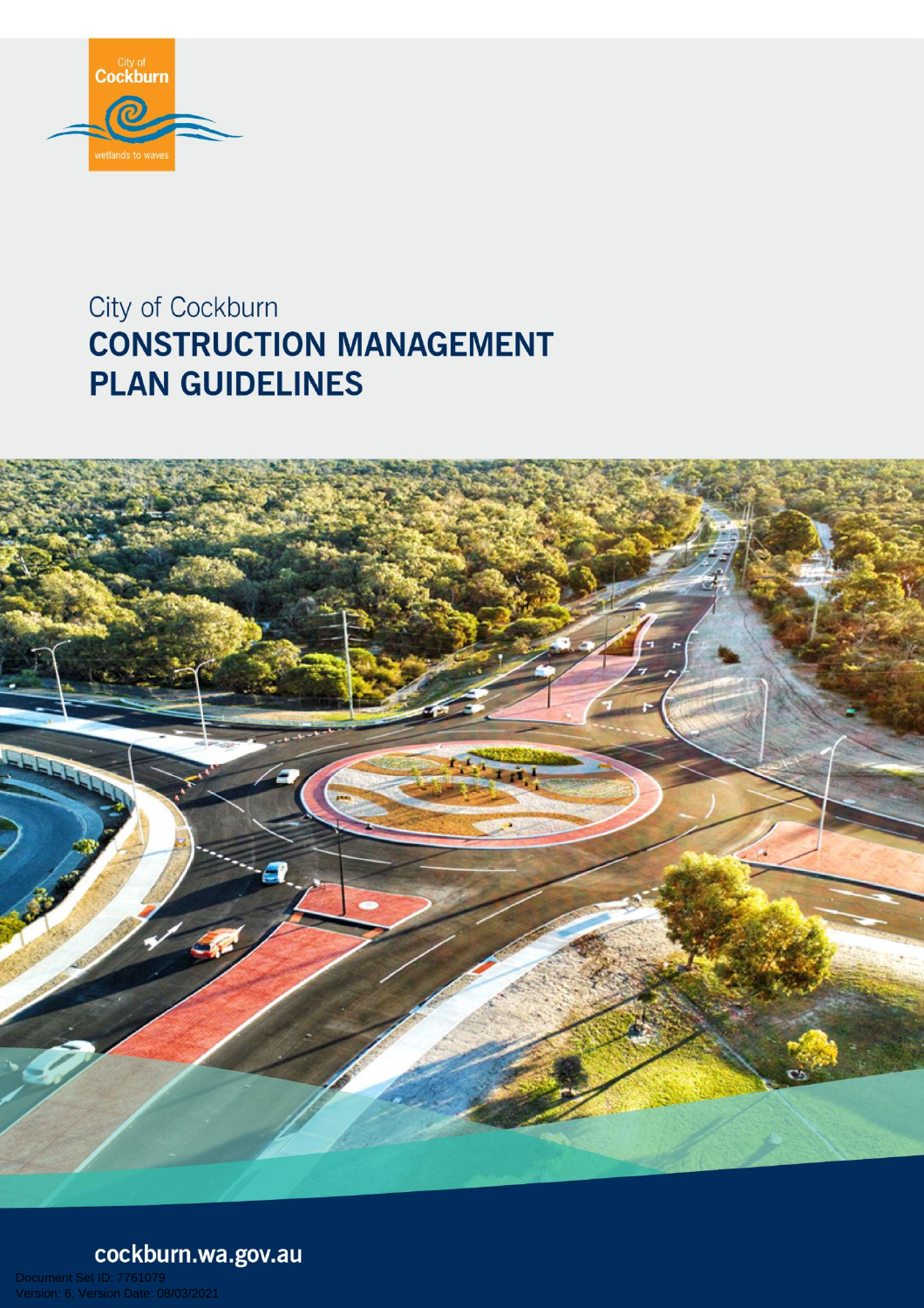### **Table of Content**

| 1  |                                                                            |  |  |  |  |
|----|----------------------------------------------------------------------------|--|--|--|--|
| 2  |                                                                            |  |  |  |  |
| 3  |                                                                            |  |  |  |  |
| 4  |                                                                            |  |  |  |  |
| 5  |                                                                            |  |  |  |  |
| 6  |                                                                            |  |  |  |  |
| 7  |                                                                            |  |  |  |  |
|    | 7.1                                                                        |  |  |  |  |
|    | 7.1.1                                                                      |  |  |  |  |
|    | 7.2                                                                        |  |  |  |  |
|    | 7.3                                                                        |  |  |  |  |
|    | 7.4                                                                        |  |  |  |  |
| 8  |                                                                            |  |  |  |  |
| 9  |                                                                            |  |  |  |  |
| 10 | Protection of Council Assets (streets, footpaths, laneways and reserves)7  |  |  |  |  |
| 11 |                                                                            |  |  |  |  |
| 12 | Building waste on public land (streets, footpaths, laneways and reserves)8 |  |  |  |  |
| 13 |                                                                            |  |  |  |  |
|    | 13.1                                                                       |  |  |  |  |
|    | 13.2                                                                       |  |  |  |  |
| 14 |                                                                            |  |  |  |  |

### **Document Control**

| <b>Version History: Description:</b> |                                         | Date:     | <b>Authorised By:</b> |
|--------------------------------------|-----------------------------------------|-----------|-----------------------|
| 1.0                                  | Approved                                | 22/8/2019 | Sabbir Hussain        |
| 1.1                                  | Changes to<br>sections 1, 4, 13 &<br>14 | 8/3/2021  | Sabbir Hussain        |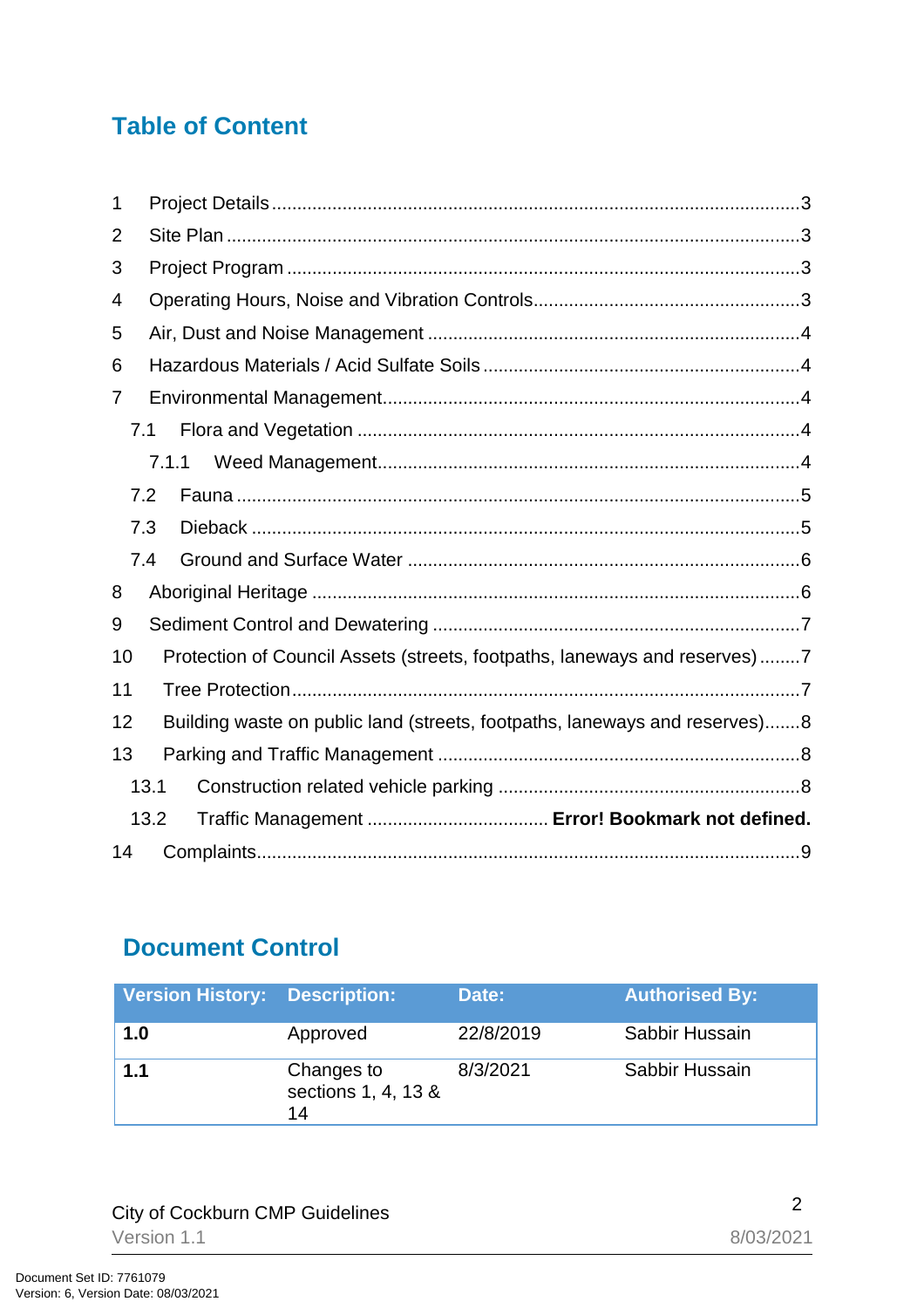The following information is required for Construction Management Plans for review by the City of Cockburn:

### <span id="page-2-0"></span>**1 Project Details**

Project details needed to be provided include:

- Property address & site plan
- WAPC number & DA approval number / subdivision approval number
- company Details such as Company Name, company Business Address, company contact number, Director's name,
- Contact details of person responsible for compliance with CMP such as name, contact number, fter hours contact number, email address,
- Contact details of person in control of the site such as name, contact number, after hours contact number, email address
- Construction works Is it in stages, if yes provide details. Are there any demolition or excavation works?

### <span id="page-2-1"></span>**2 Site Plan**

Please include the following information on the site plan:

- Location of all of the City's infrastructures, such as street trees, signage, kerbs, drainage, street lights, irrigation and power poles (with reference to property boundary)
- Truck's routes to/from site from nearest distributor road
- Where material will be unloaded and stored.
- Location of Perimeter Fencing.
- Location of crossovers or other vehicle access points
- Location of wash down area for trucks (it is illegal to wash down into City's drainage system)
- Parking arrangement for work site personal
- Location of concrete and delivery trucks
- Location of Crane Location (for Building sites)
- Location of site office, waste disposal bin and sanitary facilities.
- Location of Notification sign location.( a notification sign of the proposed works is to be erected on site at least a week prior to the works. The sign shall include contractor's name and contact details for all queries/complaints)

### <span id="page-2-2"></span>**3 Project Program**

An overview is required of construction activities . A description is needed of how works are to be staged including expected timeframes and dates for works to be completed. A Project program is to be attached.

### <span id="page-2-3"></span>**4 Operating Hours, Noise and Vibration Controls**

Please detail hours of operation . The Environmental Protection (Noise) Regulations 1997 allow construction works to occur between 7:00am-7:00pm Monday to Saturday. No construction noise is allowed on Sundays and Public Holidays without the prior approval of a noise management plan. A noise management plan must demonstrate that it is reasonably necessary for the construction work to be carried out at that time.

Construction work is to be carried out in accordance with control of environmental noise practices set out in section 4 of AS2436-2010 Guide to nosie and vibration control on construction, maintenance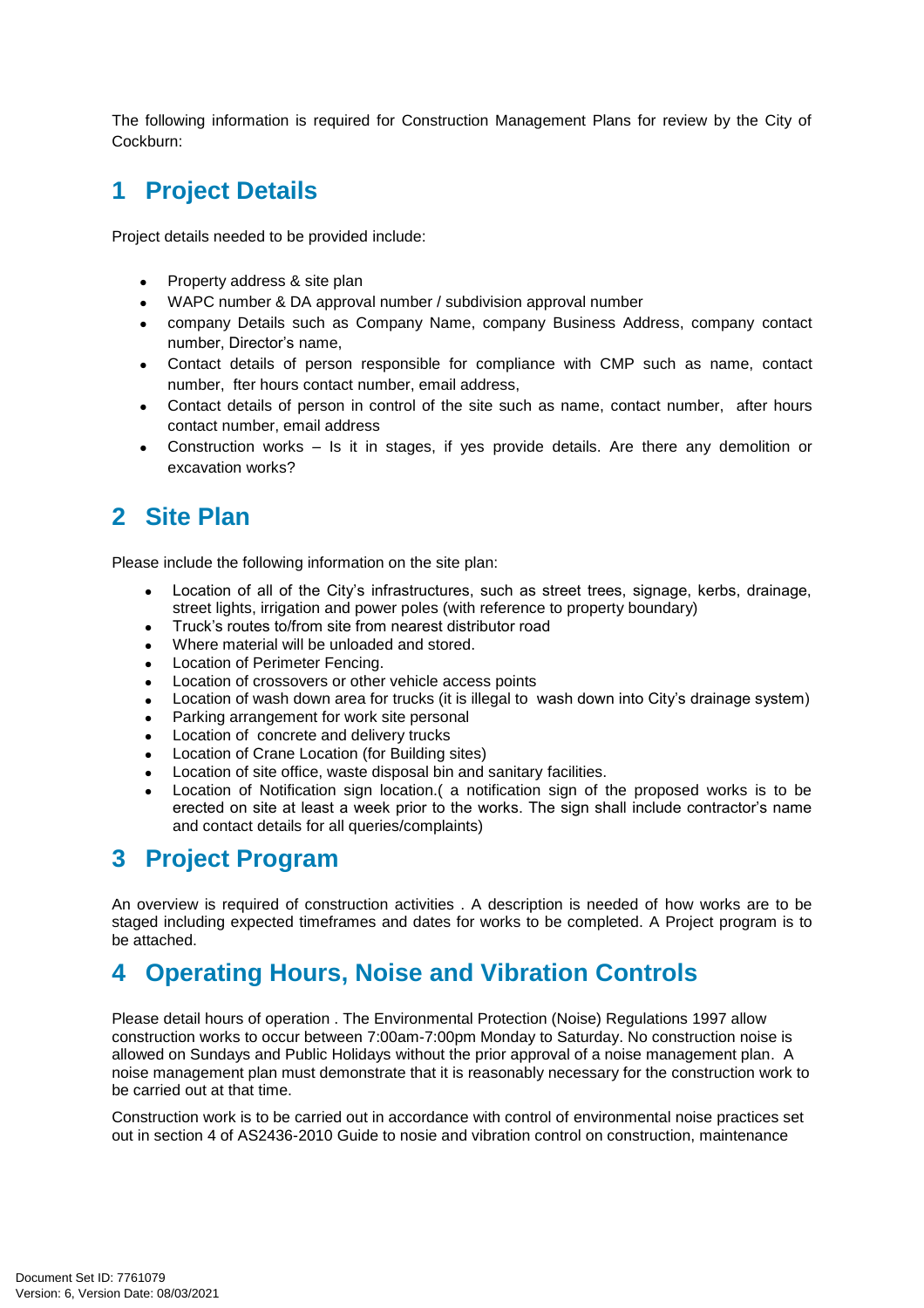and demolition sites.The equipment used on the premsies is to be the quietest reasonably available. Ensure noise from radios and voices are minimised on the site so as not to cause a nuisance.

Further information can be found on the City's website: [https://www.cockburn.wa.gov.au/Health-and-](https://www.cockburn.wa.gov.au/Health-and-Safety/Public-Health/Noise-Pollution/Commercial-and-Industrial-Noise)[Safety/Public-Health/Noise-Pollution/Commercial-and-Industrial-Noise](https://www.cockburn.wa.gov.au/Health-and-Safety/Public-Health/Noise-Pollution/Commercial-and-Industrial-Noise)

Dilapidation survey report is required for all lots that will be affected by works. A copy of the report is to be provided to the affected resident and the City for record keeping purposes prior to works commencing.

A notification letter for the commencement of works is to be provided to nearby residents. Vibration must not unreasonably interfere with the health,welfare, convenience, comfort and amenity of any person.

### <span id="page-3-0"></span>**5 Air, Dust and Noise Management**

An approved Dust Management Plan is required from the City's Health Services prior to works commencing. Please refer to City's website for further information. <https://www.cockburn.wa.gov.au/Health-and-Safety/Public-Health/Air-Pollution/Dust-Management>

The DMP will need to explain what measurements will be put in place to prevent dust, and or sand leaving the site and creating a nuisance.

### <span id="page-3-1"></span>**6 Hazardous Materials / Acid Sulfate Soils**

Please provide details of the removal of hazardous or dangerous materials from the site. An asbestos management plan needs to be in place if asbestos containing material is found on site.

Acid sulfate soils (ASS) occur naturally in Western Australia and are harmless when left in a waterlogged, undisturbed environment. However, when exposed to air, through drainage or excavation, the iron sulfides in the soils react with oxygen and water to produce iron compounds and sulfuric acid. This acid can release other substances, including heavy metals, from the soil and into the surrounding environment and waterways(DWER 2018).

Activities with the potential to disturb ASS must be managed carefully to avoid serious environmental harm. Guidelines on identification, investigation, treatment and management of ASS can be found on the Department of Water and Environment Regulation www.der.wa.gov.au/ass

If a site has been identified as having the potential for Acid Sulfate Soils a site investigation must be carried out and if confirmed then a treatment plan produced and approved by DWER.

### <span id="page-3-2"></span>**7 Environmental Management**

#### <span id="page-3-3"></span>7.1 Flora and Vegetation

Prior to earthworks commencing any areas of remnant vegetation identied for protection should be taped off and noted by project manager and plant operators. Heavy penalties exist for clearing native vegetation unlawfully.

#### <span id="page-3-4"></span>**7.1.1 Weed Management**

Weed control within a site must be limited by following sound hygiene practices. Weed infestations should be managed according to the following:

<sup>4</sup> City of Cockburn CMP Guidelines

Version 1.1 8/03/2021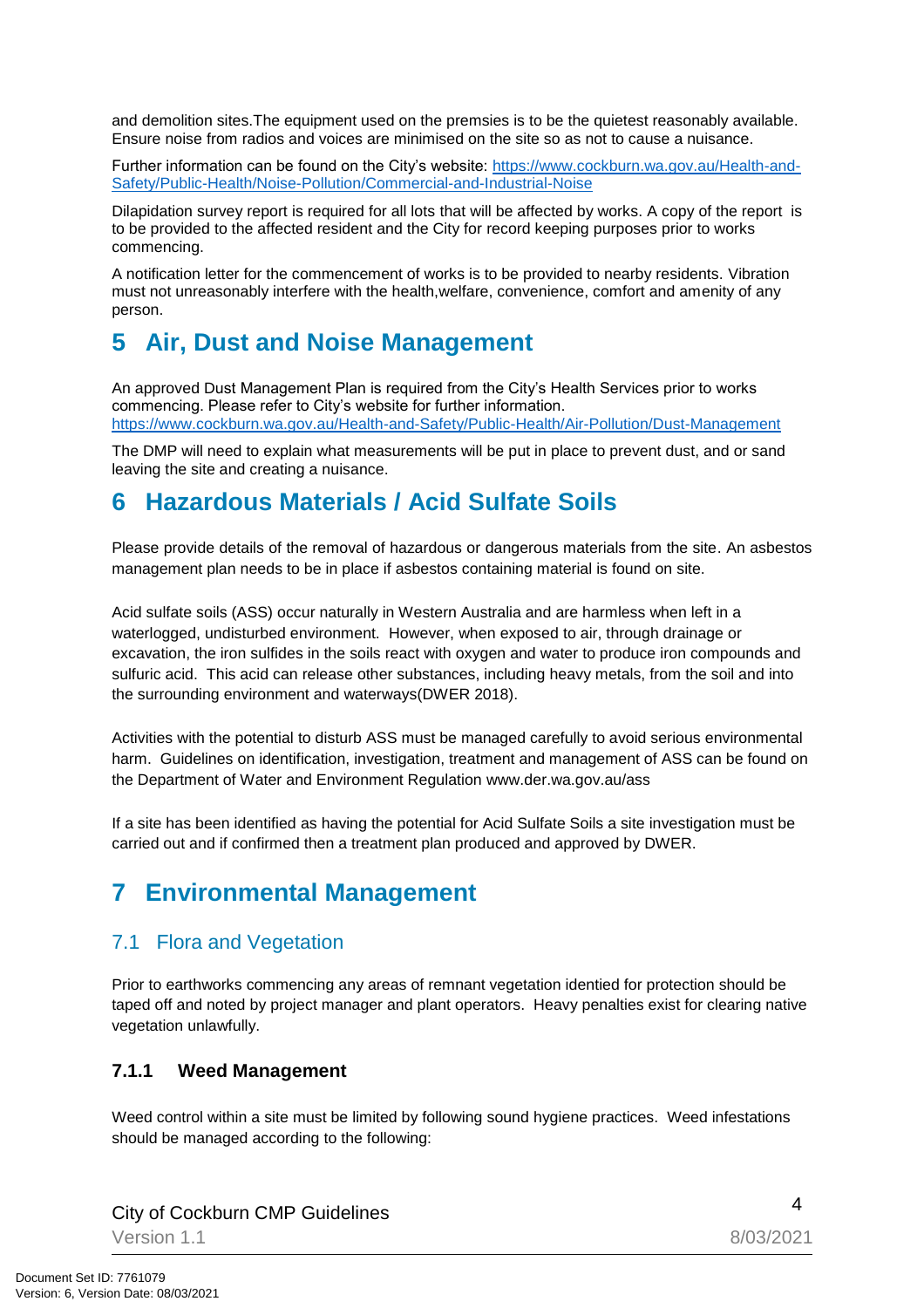• Post construction management of the vegetation and weeds will be carried out in accordance with the CEMP.

• Prior to land disturbance, surveys shall be undertaken to identify the type and extent of weed infestations and dieback in the project area.

• All personnel must ensure earthmoving/mobile plant and construction equipment will be washed down and cleaned of all vegetation, soil and rock material prior to mobilisation.

• Where required, intra-project hygiene boundaries will be established to prevent the spread of weeds within the project area. These boundaries will be clearly demarcated on site and equipped with clean down facilities.

• A list and means of identification (photographs) will be provided on-site to relevant personnel.

• Environmental induction of all employees/contractors will include awareness of weed impacts, identification of weed species/reporting of infestations and hygiene procedures.

• Any equipment or vehicle considered to have been working in a weed risk area will be cleaned down before remobilising.

• Mobile clean-down facilities will be provided.

• A weed control program will be implemented in ground disturbance areas where introduced species are present. Where required, infestations will be controlled by spot spraying or manual removal if necessary.

#### <span id="page-4-0"></span>7.2 Fauna

Prior to commencing earthworks a fauna management plan may be required to be implemented. This should be undertaken prior to commencement of works and should be identified by the proponent and project manager.

During works any animal which becomes injured should be transferred to the nearest animal hospital or vetinary service. Native Arc Wildlife Hospital in Bibra Lake will take receipt of native animals that require attention. For any other animal please contact local vet.

#### <span id="page-4-1"></span>7.3 Dieback

Phytophthora cinnamomi, or more commonly known as Dieback, is a type of water mould that attacks the roots of the plant and causes them to rot. This kills the plant by preventing the uptake of water and nutrients. It spreads naturally by the movement of spores in water or by root-to-root contact. Dieback can spread at the rate of one metre each year on flat ground, though this is increased considerably by human activity.

Dieback is not killed by water. Therefore washing down of footwear, equipment or vehicles must use a disinfectant such as Methylated Spirits, bleach or Phytoclean.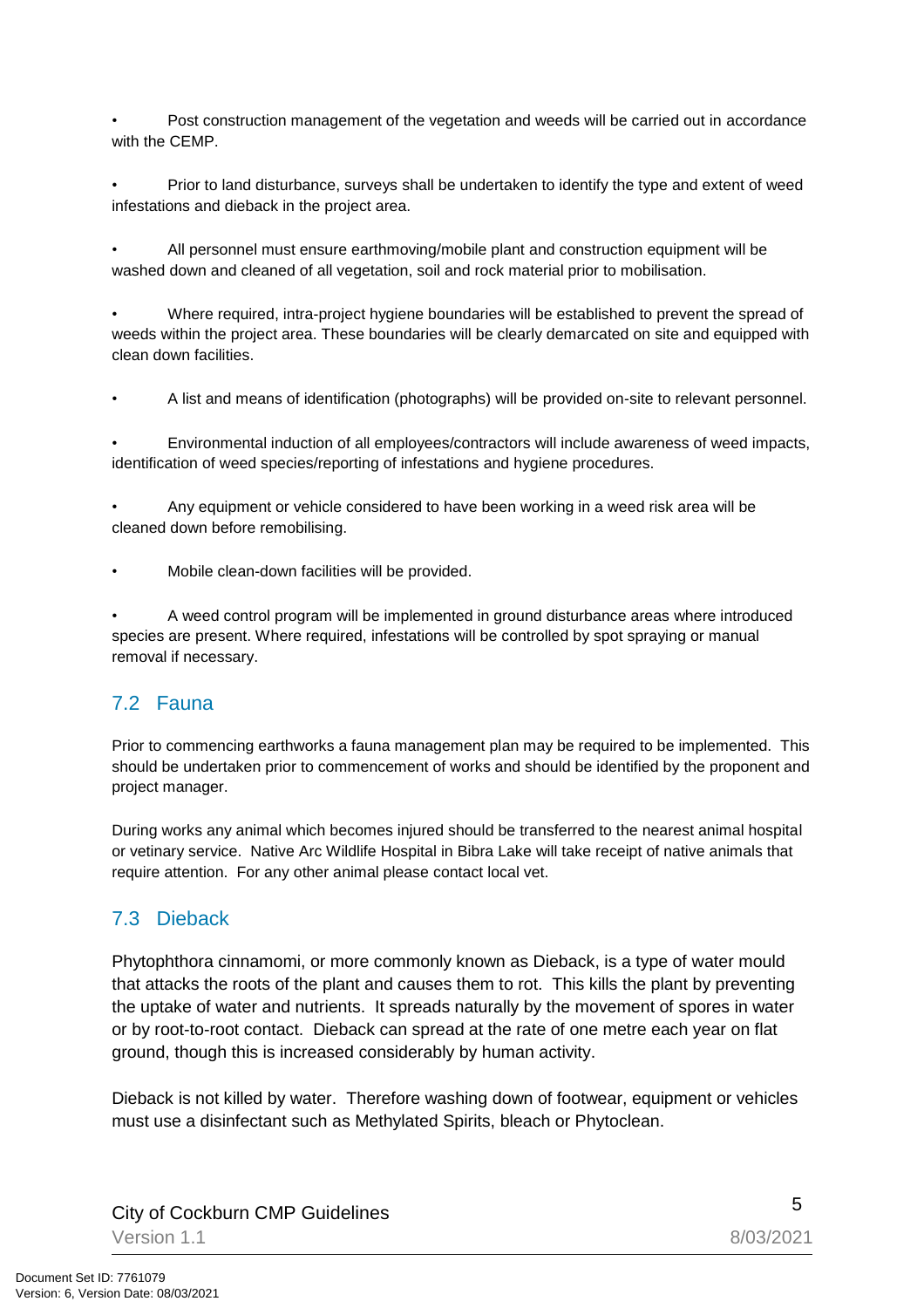Widespread testing for Dieback has not been conducted on the Swan Coastal Plain and therefore it must be assumed that sites may contain the disease and that vehicles can transport it to and from a site. Testing is usually restricted on a site by site basis so a precautionary approach should be taken.

Dieback hygiene guidelines and procedures will be provided by the City or can be accessed through visting the Department of Biodiversity and Conservation, Parks and Wildlife website <https://www.dpaw.wa.gov.au/management/pests-diseases/phytophthora-dieback>

#### <span id="page-5-0"></span>7.4 Ground and Surface Water

Site investigations prior to any earthworks commencing should determine the level of groundwater within the project site and also identify any surface water expressions including wetlands. Wetlands are important features and care must be taken to mitigate any delertious effects on either the water quality or water levels within a near by wetland. No clearing within a wetland can occur unless with prior approval. Wetlands are identified under the geomorphic wetland data set and can be viewed at

<https://catalogue.data.wa.gov.au/dataset/geomorphic-wetlands-swan-coastal-plain>

### <span id="page-5-1"></span>**8 Aboriginal Heritage**

The Department of Aboriginal Affairs register Aboriginal Sites of significance. Site investigations prior to commencement of works should identify any sites of significance and make a reasonable determination as to whether an Aboriginal heritage impact permit is required.

However, if for any reason it becomes apparent that a new Aboriginal Site is uncovered, it shall be reported to the Site Manager and compliance with the Aboriginal Heritage Act 1972 shall be undertaken.

If any aboriginal artefacts are identified works shall cease immediately and the Project Manager or Site Supervisor notified.

Significant sites that may be impacted by the works shall be protected by actions such as:

- Clearly posted notices.
- **Exection of fences or other barriers.**
- Notification and protection of sites in accordance with the ABORIGINAL HERITAGE ACT 1972.
- Keeping the locations of sites confidential except where it is necessary to identify and sign post the site to ensure its protection

Appropriate specialists shall be brought to site to identify and assess the significance of the discovery. If the discovery is determined to be significant, all relevant regulatory authorities and community representatives should be informed as soon as is practicable. If human skeletal remains or burial site has been discovered the local police shall also be informed.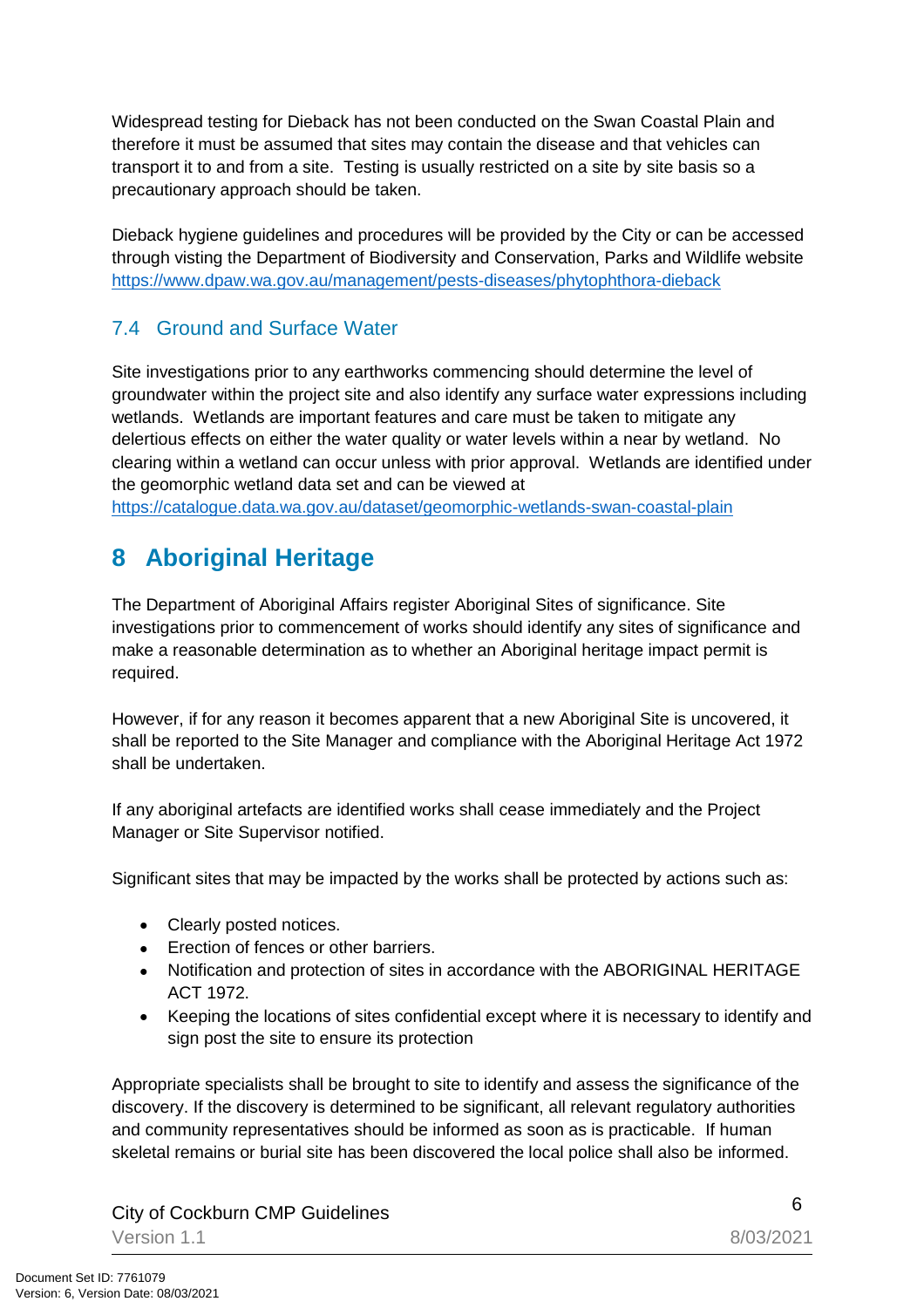More information can be found at<https://www.daa.wa.gov.au/>

### <span id="page-6-0"></span>**9 Sediment Control and Dewatering**

Please specify how stormwater, rubbish and sediment laden runoff along roads, drains and footpaths will be managed. Please explain what measures are in place to prevent unauthorised discharges from the site.

Will de-watering of the site be necessary? If yes, please provide details and attach a report from an appropriately qualified consultant outlining the proposal, duration of operation, water quality, discharge rate etc. Note – Pre- approval from the City will be required prior to discharging any ground water from the site into the City's drainage system. Approval will be subject to water being suitably treated prior to disposal. Approval may also be required from State Agencies.

### <span id="page-6-1"></span>**10 Protection of Council Assets (streets, footpaths, laneways and reserves)**

The Local Government Act and the City of Cockburn Local Laws do not permit, obstructions, materials, the erection of any structures or hoardings on footpaths, road reserves, City's Parks and Reserves; or any interference with or alteration to any fittings or facilities located thereon; unless the approval of the City is first obtained. In this regard, applicants seeking the City's approval for any activities in the road reserve, associated with a construction site, are required to submit a Construction Management Plan. The builders is requested to instruct truck drivers making deliveries to site to avoid routes which involve roundabouts or other obstructions to minimise damage to the road reserve and associated infrastructure.

The developer is responsible for the condition of the road reserve, including footpath, kerbs, stormwater grates and trees during the works. The applicant will be responsible for any costs relating to the reinstatement of the footpath and road reserve. Existing footpaths and kerbing associated with the verge and adjacent median are to be bonded to ensure restoration works are completed post construction (if required).

A Dilapidation survey report is required for all lots that will be affected by works. Existing furniture, irrigation, garden planting, mulch and trees are to be bonded to ensure restoration works are completed post construction (if required). Furniture to be delivered to Cockburn Depot for storage until reinstatement.

Photos of the existing state of verge prior to bonding must be supplied by developer as evidence in case of dispute.

### <span id="page-6-2"></span>**11 Tree Protection**

Any specific Planning Permit conditions relating to the retention and protection of vegetation on the site or neighbouring properties must be met (as applicable). Exisitng verge or significant trees must have protection for damage by construction in accordance with *AS 4970-2009 Protection of trees on development sites.* Please provide Arborist Report, Tree Protection / Management Plan and Site survey showing existing trees.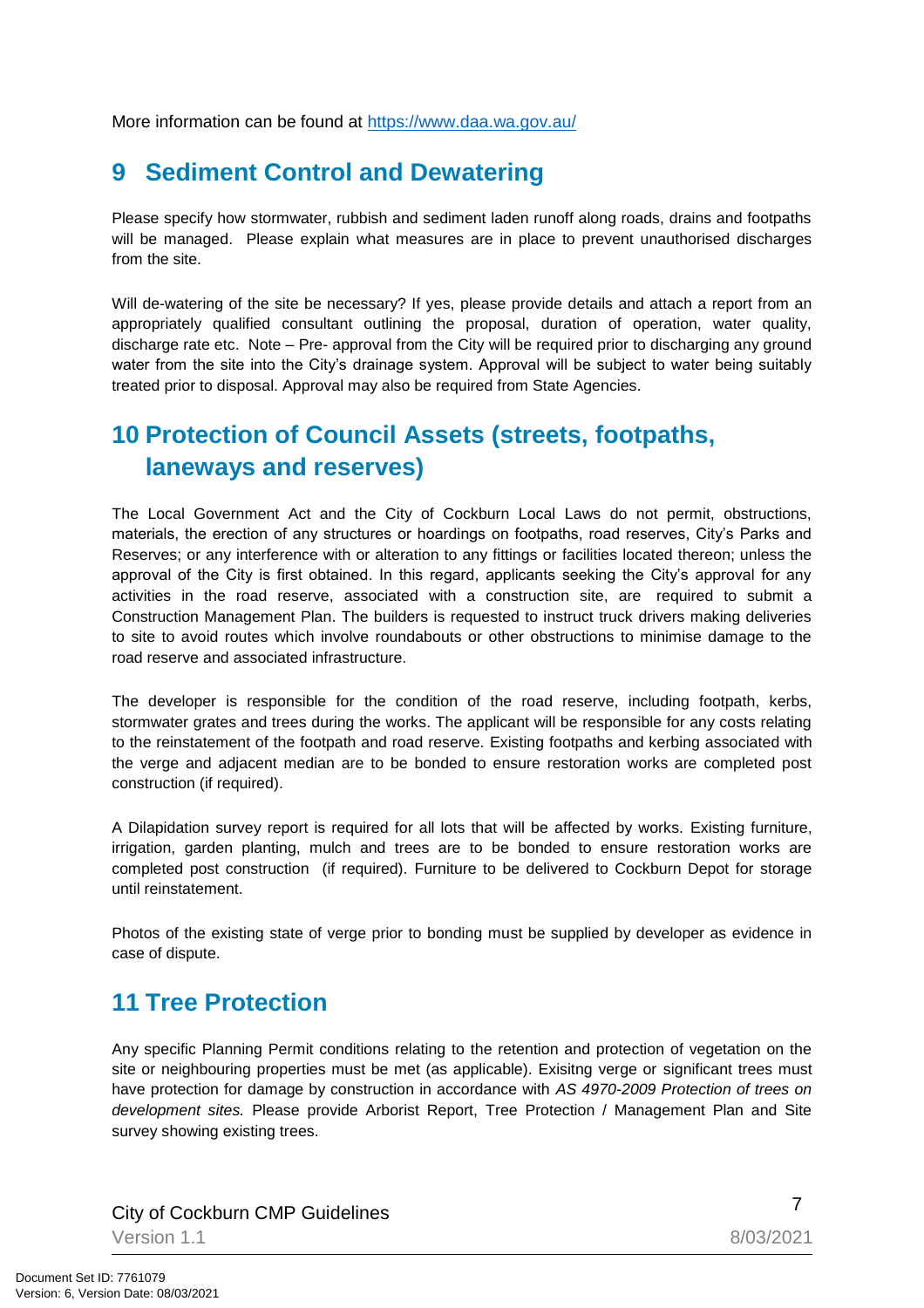Trees to be retained or protected under the Council's Local Law may apply to remove a 'significant' or 'canopy' tree or to carry out works within the structural root zone or to prune a 'significant' tree (as applicable). Removal of pruning of verge trees is to be considered case by case. Removal of verge or significant trees to be undertaken by the City's contractor after the invoiced payment is received. A bond or contribution for the replacement of removed trees to a comparable size, is to be received by the City pror to removal.

### <span id="page-7-0"></span>**12 Building waste on public land (streets, footpaths, laneways and reserves)**

Details to be provided of measures to mitigate the effect of onsite building waste such as rubbish, debris and unsightly sites to ensure local amenity is protected. provided of measures to ensure that materials stored on the site are adequately secured to prevent unnecessary and unsightly dispersal of the materials around the site and public areas (streets, laneways, footpaths and reserves). A permit must be obtained from Engineering Services before a skip or large waste bin is placed on a road or on any land owned or managed by the Council as per Council Policy LPP 5.8 Sea Containers.

### <span id="page-7-1"></span>**13 Parking and Traffic Management**

#### <span id="page-7-2"></span>13.1 Construction related vehicle parking

Details (consistent with those shown in the site plan required in section 2 of the CMP Guidelines) are to be provided of where tradespeople will park during the development phase. The City's expectation is for parking and delivieries to be managed within the subject site's property boundary.

Every effort shall be made to minimize impact on surrounding properties and their occupants. Onstreet parking, if agreed to by the City, for building related traffic must comply with the City's Parking and Parking Facilities Local Laws, the Road Traffic Code 2000, and any existing on-street parking controls.

Subject to approval, the City may install temporary on-street parking controls to manage parking and/or access for construction activities.

It is recommend that any site induction process includes advice on how and where parking is permitted.

#### 13.2 Construction related vehicle site access

Details to be provided of the management of construction vehicles accessing and leaving the site to prevent queuing on roads and unnecessary disruption to traffic. The following items are to be confirmed or alternative arrangements are to be detailed with adequate justification:

- 1. Vehicle trips to the subject site shall be restricted to less than 10 vehicles per hour. If this is not possible provide a detailed estimate on estimate of the volume and type of traffic to be generated by the proposed development and how that will be managed.
- 2. Vehicles accessing the site shall enter and exit the City's road network in a forward gear.
- 3. Provide a Heavy Vehicle access route map for the subject site to and from the nearest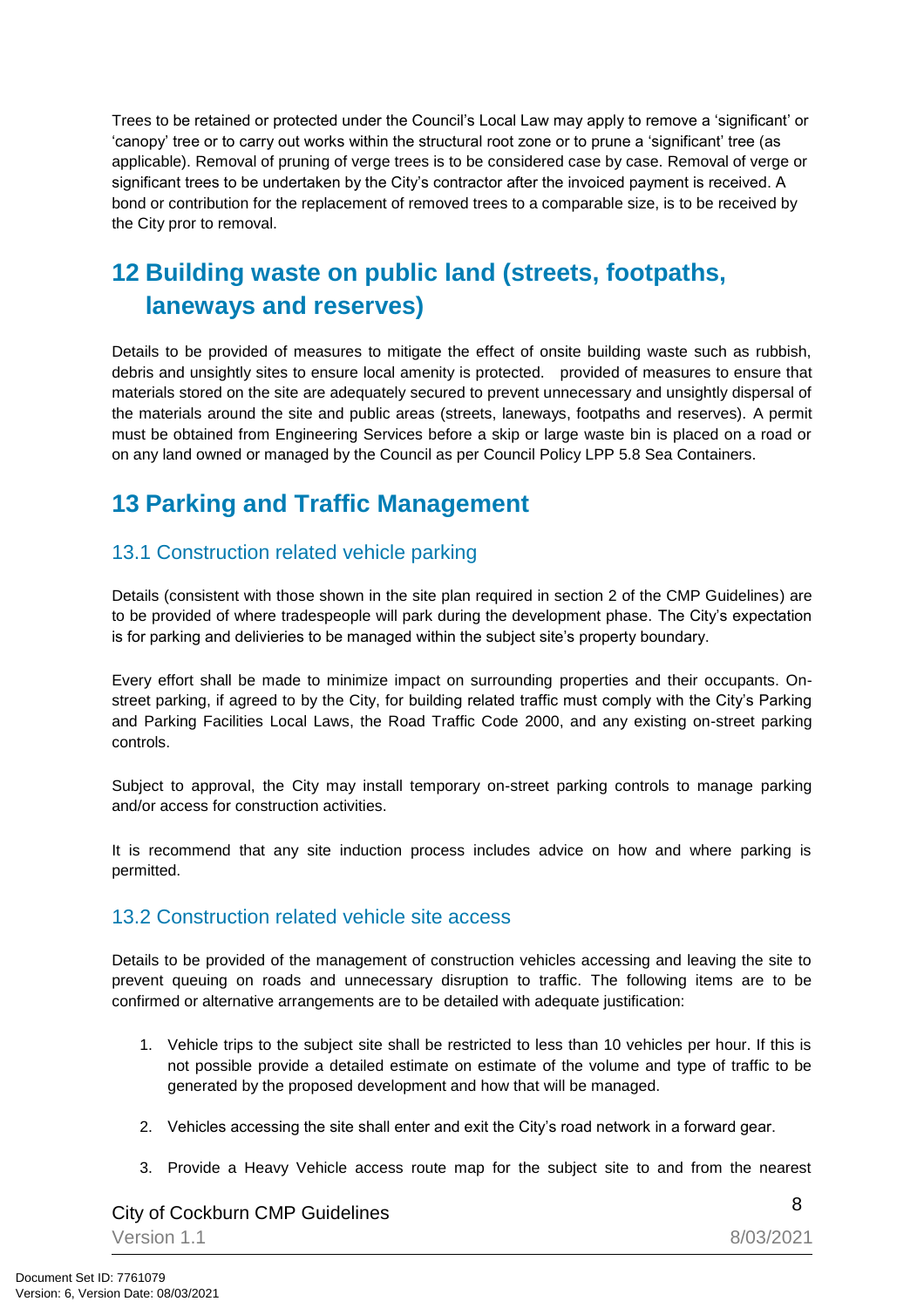distributor road. The City's expectation is that where possible residential access roads are avoided.

#### 13.3 Traffic Management

Details to be provided of the extent to which works will potentially affect pedestrian and cycling access around the site, as well as traffic on adjoining roads. This may include the location of cranes, hoardings, perimeter fencing, storage areas, hoisting zones and site sheds. It is generally expected that cranes, hoardings, temporary fences, site sheds etc are contained within the property boundary of the subject site unless specific approval is granted by the City's Engineering Services unit.

A Traffic Management Plan (TMP) is required to be submitted to the City's Engineering Services unit for approval if there is any need to manage pedestrian or vehicle traffic as part of the construction activity. All TMPs must be prepared and implemented only by MRWA accredited persons and submitted in adequate time for the TMP to be reviewed, revised as required, and allow for any advance notification to be given to affected parties/stakeholders. The applicant is to ensure that the TMP designer has read section 13 of the CMP guidelines and confirmed information in the provided TMP is consistent.

For any questions in regards to Traffic Management Plan submissions, please contact the City's Traffic & Transport Service Unit on 08 9411 3444 or email TMP@Cockburn.wa.gov.au.

### <span id="page-8-0"></span>**14 Complaints**

A complaint management plan is to describe the procedure of how customer complaints will be dealt with. A flowchart with names, positions and contact details is to be provided. Timeframes of when complaints will be resolved needs to also be included.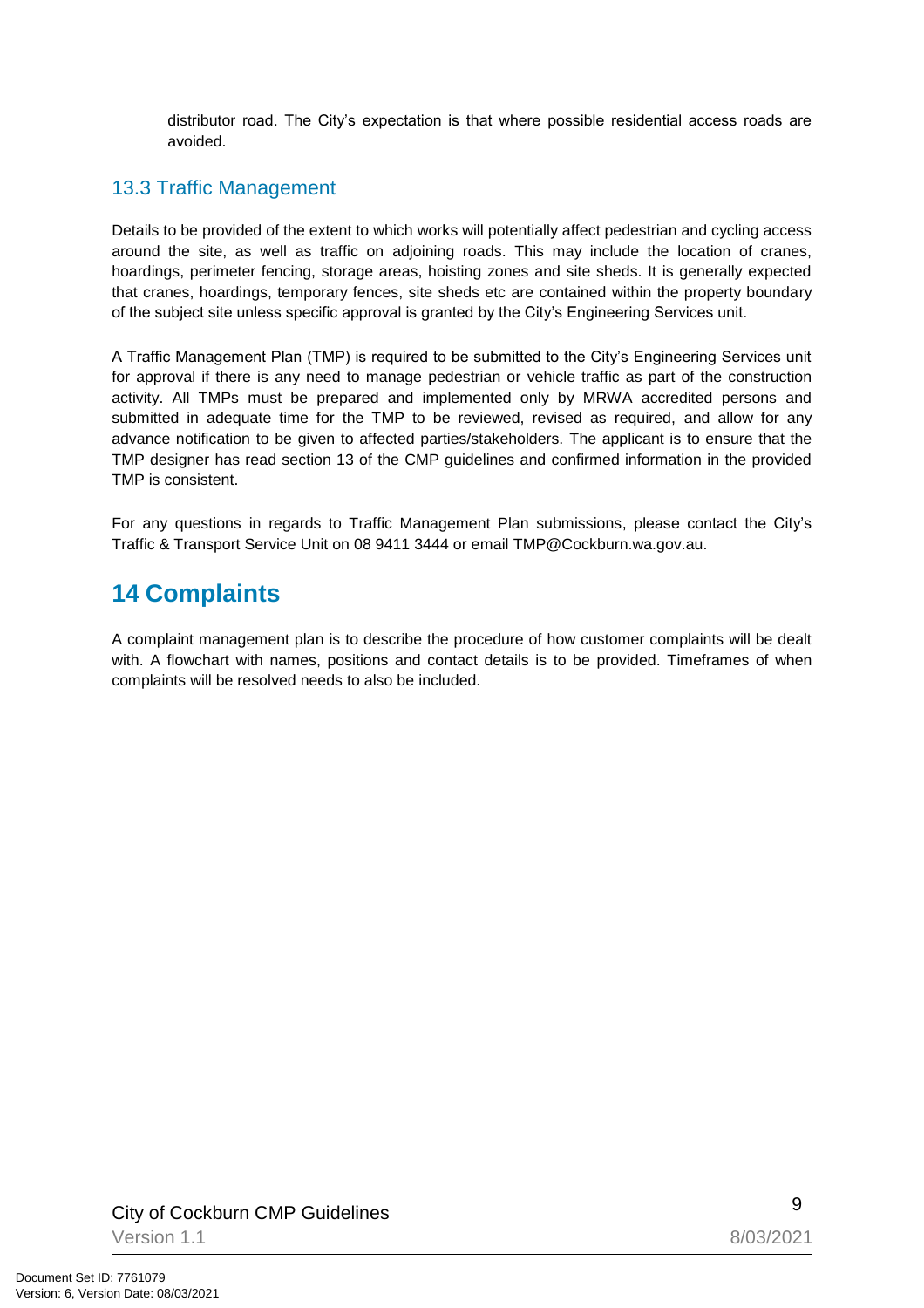## **Checklist (Please complete & submit with relevant attachments)**

| <b>WAPC Number:</b>                          |  | Approval |  |  |  |
|----------------------------------------------|--|----------|--|--|--|
| DA / SU Number:                              |  | Date:    |  |  |  |
| <b>Project Details</b>                       |  |          |  |  |  |
| <b>Property Address</b>                      |  |          |  |  |  |
| Company Details (Name, Business              |  |          |  |  |  |
| Address, Contact Number)                     |  |          |  |  |  |
| Contact details of person responsible for    |  |          |  |  |  |
| compliance with CMP (Name, Contact           |  |          |  |  |  |
| Number, Email Address)                       |  |          |  |  |  |
| Contact person in control of the site (Name, |  |          |  |  |  |
| <b>Contact Number, Email Address)</b>        |  |          |  |  |  |
| DA / Subdivison Engineering Approval         |  |          |  |  |  |
| Condition No.                                |  |          |  |  |  |

| <b>CMP Item</b>            | <b>Deliverable</b>          | $\Box$ | <b>Notes</b> |
|----------------------------|-----------------------------|--------|--------------|
| Site Plan                  | Site Plan                   | $\Box$ |              |
| <b>Project Program</b>     | <b>Project Construction</b> | $\Box$ |              |
|                            | <b>Schedule</b>             |        |              |
| <b>Dilapidation Survey</b> | Copy of Surevy              | $\Box$ |              |
| Notification letter to     | Copy of Letter              | $\Box$ |              |
| Residents/Affected         |                             |        |              |
| Landowners                 |                             |        |              |
| Air, Dust and Noise        | <b>DMP</b>                  | $\Box$ |              |
| Management Plan            | submitted/approved          |        |              |
| <b>Hazardous Material</b>  | <b>Action Plan</b>          | $\Box$ |              |
| / Acid Sulfate Soils       |                             |        |              |
| Environment                | <b>Environmental Plan</b>   | $\Box$ |              |
|                            | plus supporting data        |        |              |
| Sediment Control /         | <b>Action Plan</b>          | $\Box$ |              |
| Dewatering                 |                             |        |              |
| Parking and Traffic        | <b>Traffic Management</b>   | $\Box$ |              |
| Management                 | Plan                        |        |              |
| Complaint                  | Complaint                   | $\Box$ |              |
| Management                 | Management Plan             |        |              |
|                            | and Flowchart               |        |              |

**DISCLAIMER:** Upon submission of the CMP, the applicant undertakes to hold the City of Cockburn indemnified against all claims which may be made against them for damages or otherwise, in respect of any loss, damage, death or injury caused by, or in the course of or arising out of the use of the road reserve and property of the City of Cockburn during all periods when the reserves are in use.

**DECLARATION**: I have read and understood the above information and I accept responsibility for ensuring compliance with the CMP, City of Cockburn Local Laws, Statutes and any conditions pertaining to the use of the road reserve and city property on behalf of the organization named below.

| Name:         |  |
|---------------|--|
| Signature:    |  |
| Organisation: |  |
| Date:         |  |

<sup>10</sup> City of Cockburn CMP Guidelines Version 1.1 8/03/2021

Document Set ID: 7761079<br>Version: 6, Version Date: 08/03/2021